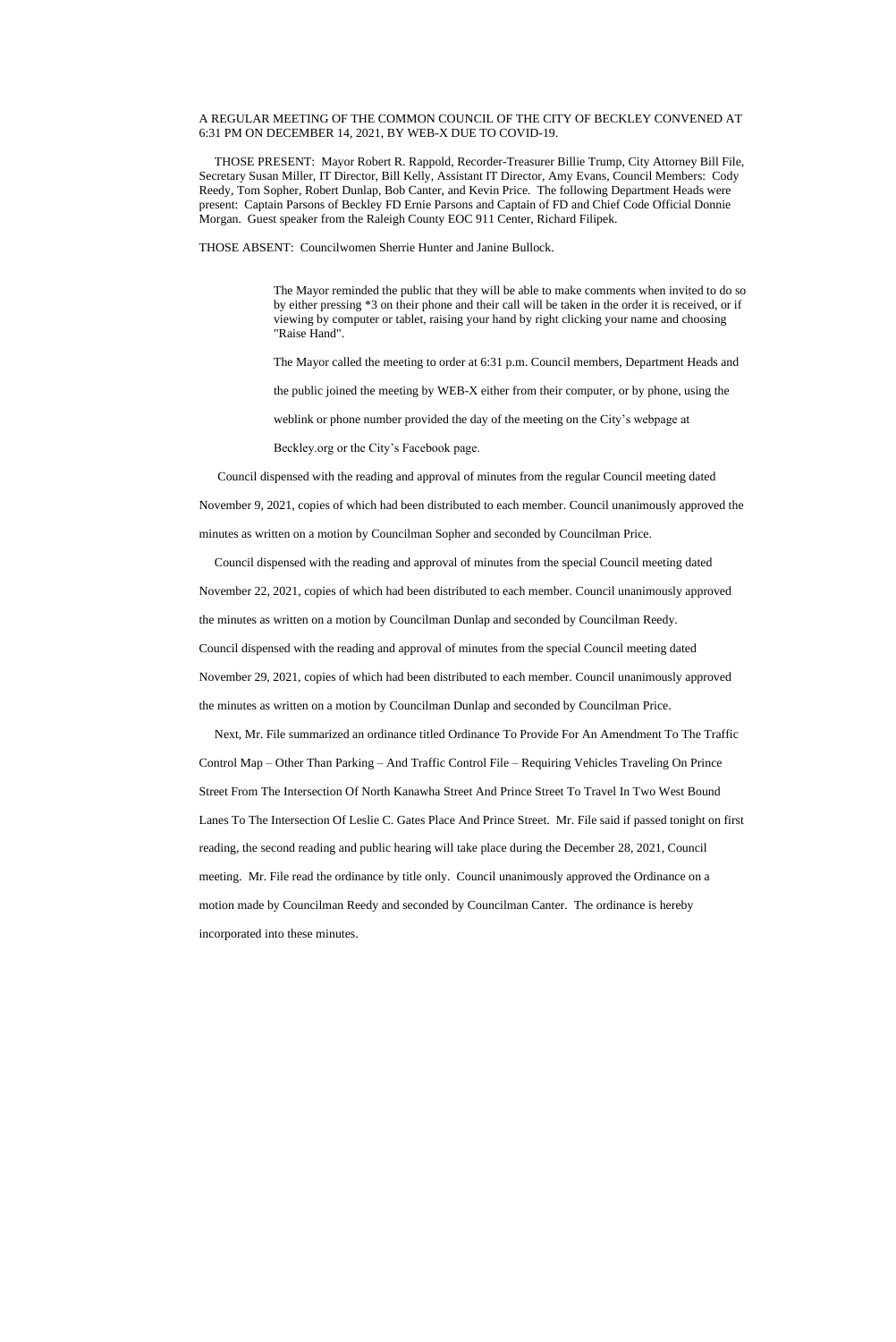Next, a resolution for a JAG (Justice Assistance Grant) in the amount of \$15,000.00 for a Prevention Resource Officer for Woodrow Wilson High School was unanimously approved by Council on a motion by Councilman Price and seconded by Councilman Dunlap. The resolution is hereby incorporated into these minutes.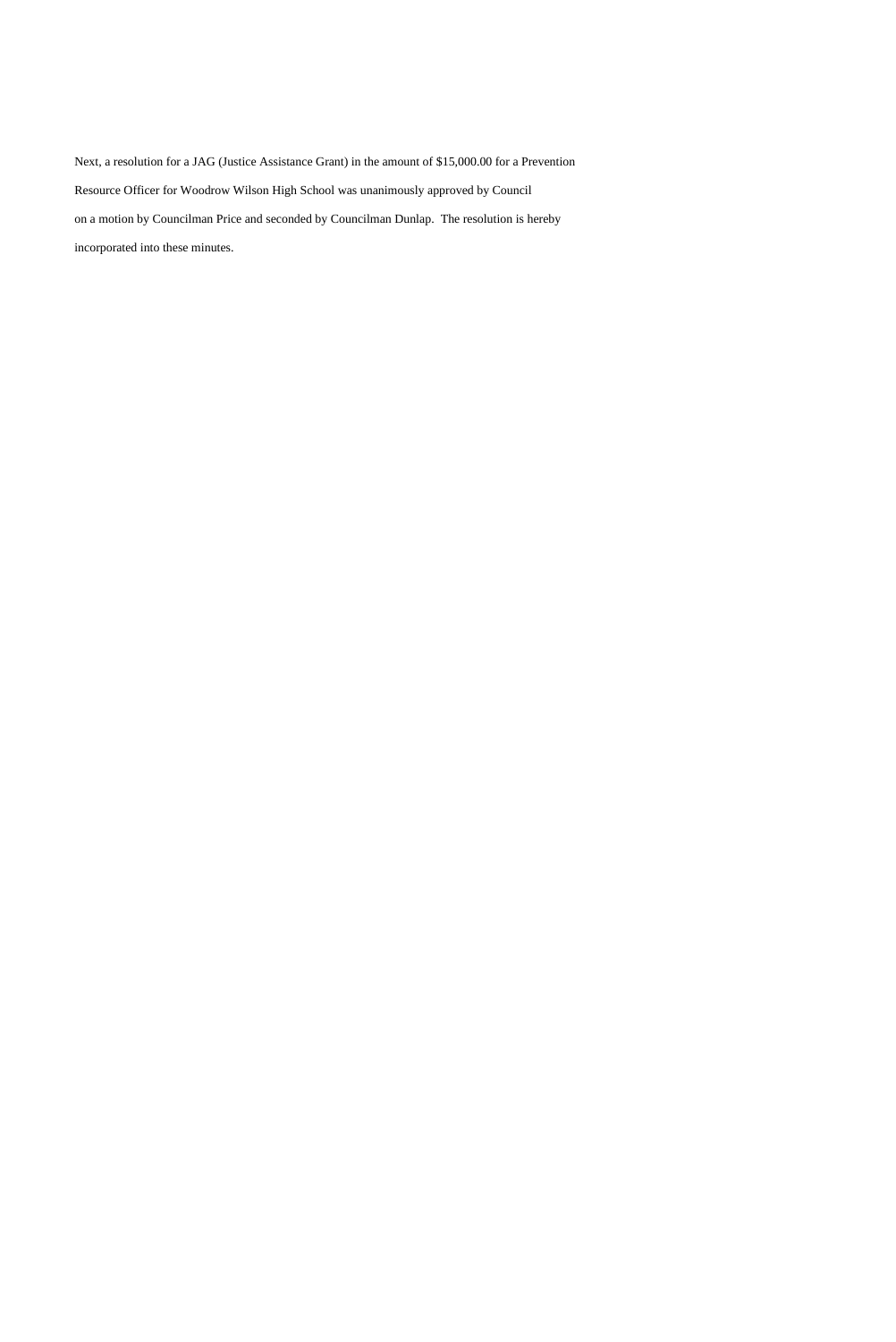Recorder-Treasurer Billie Trump received and opened the only bid submitted for block to be used for a retaining wall at the Scott Avenue Park for a new basketball court. The grand total of the bid from Foster Supply, Inc. of Teays Valley is \$ 44,275.70. The bid will be forwarded to the two Council persons at Large, Councilman Reedy and Councilwoman Hunter, Director of Board of Public Works, Jerry Stump and Recorder Treasurer, Billie Trump for review and possible award at a future Council meeting. The bid is hereby incorporated into these minutes.

Guest speaker, Richard Filipek with the Raleigh County EOC 911 expressed appreciation for the City's support throughout the year. Mr. Filipek gave their annual update. As of today, the EOC has received a total of 53,979 emergency 911 calls. The total administrative calls are 81,184. The total calls received both 911 and administrative are 135,163. The total calls dispatched is 76,306. The total of calls dispatched from the Raleigh County Sherriff's Office is 21,924. The total calls dispatched to the WV State Police is 2,132. The total calls dispatched to the Beckley City Police Department is 30,802. The total calls dispatched to the Sophia Police Department is 3,251. The total calls dispatched to the Lester Police Department is 257. The